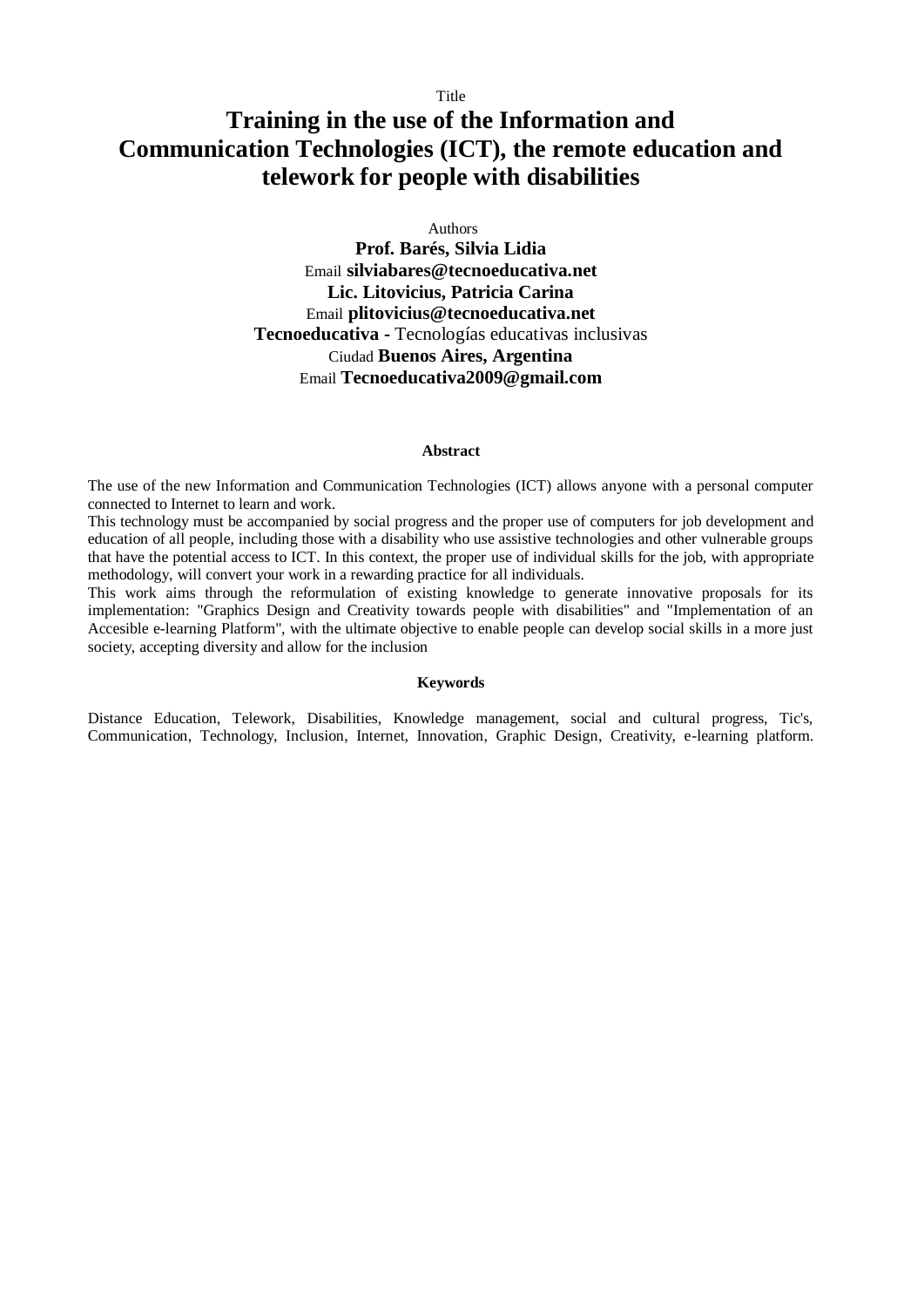## **INTRODUCTION**

The emergence of the New Technologies of Information and Communication Technology (ICT) has led to the use of multimedia computer to store, process and distribute information for different purposes. The use Telematics in Education, to early the 80's, provides telecommunications integration with other means of learning through computers, the increasingly using personal computer and Assisted Learning for Computer (ALC) and multimedia systems.

In the case of those vulnerable minorities, people with disabilities, with difficulty moving or they require assistive technologies to use a computer, this environment is very favorable, being accessible and inclusive.

The advance of Internet and connectivity in educational institutions and households, and the arising Learning Management System (LMS),them allowing to people who own a personal computer with Internet access, develop activities for teleworking and distance learning.

Although technology advances, if not trained the teachers working with disabled people in the proper use of information technology for work and the education, these people do not will have access to new sources of development. This minorities to can telework, the work them will provide value to their efforts, and a path that them will open doors to join as social beings in developing their skills.

If knowledge is tailored to individual needs to find the best way to teach someone a specific concept, skill or task for work, considering how this person can feel, think, create and deal with the job from the place where it is. The successful experience for this person, also generates a contribution to a more just and egalitarian society, where everyone has the same opportunities. Adaptation to the referred is linked to the study of multiple intelligences [1], this theory states that people have the opportunity to learn through the use of different areas including intelligence, which they do able to perform specific tasks. The disabled person must this develop knowledge from that perspective, allowing his comprehensive progress as a human being with different abilities.

The development proposal arises from the vision to make changes that mean a educative technological innovation and business for the area of disability and inclusion. The implementation has distinct components from the same range of problems that people have over their lives. Since this involving not only include the problem of congenital disability but also the disabilities acquired in the course of life.

The premise that is done on technological innovation through educational computing, involves knowledge as a renewable resource that is not subject to diminishing returns, to become a source of dynamic development of companies and societies. This experience is feasible, through research and investment in scientific and technological development, taking into account that this situation gives a solution to the problem, which can be adapted to generate new experiences [2].

The term "innovation", which is discussed every where has become an emblem of modern society and the panacea for solving many problems [3]. The idea of this project is optimize the competitive position of companies through the incorporation of new technologies and different types of knowledge of people from his perspective.

The innovation process is a series of scientific and technological activities, along with organizational tasks, financial activities and commercial, potential actions that transform the production phases and commercial of the enterprises [4].

Beyond the individual skills of individuals, regardless of their challenges and the willingness to have to perform a task, it was found that the application of computer resources for people with disabilities allows them to stimulate learning through visual abstraction, spatial, attention, communication and other ways of perceiving that people possess.

These experiences resulted in a series of events that continue to grow in terms of generating social awareness of incorporation of teleworking and distance-learning disabled people to interact with society through the use of technologies to support independent living.

The following implementations were tested successfully in diferent educational institutions.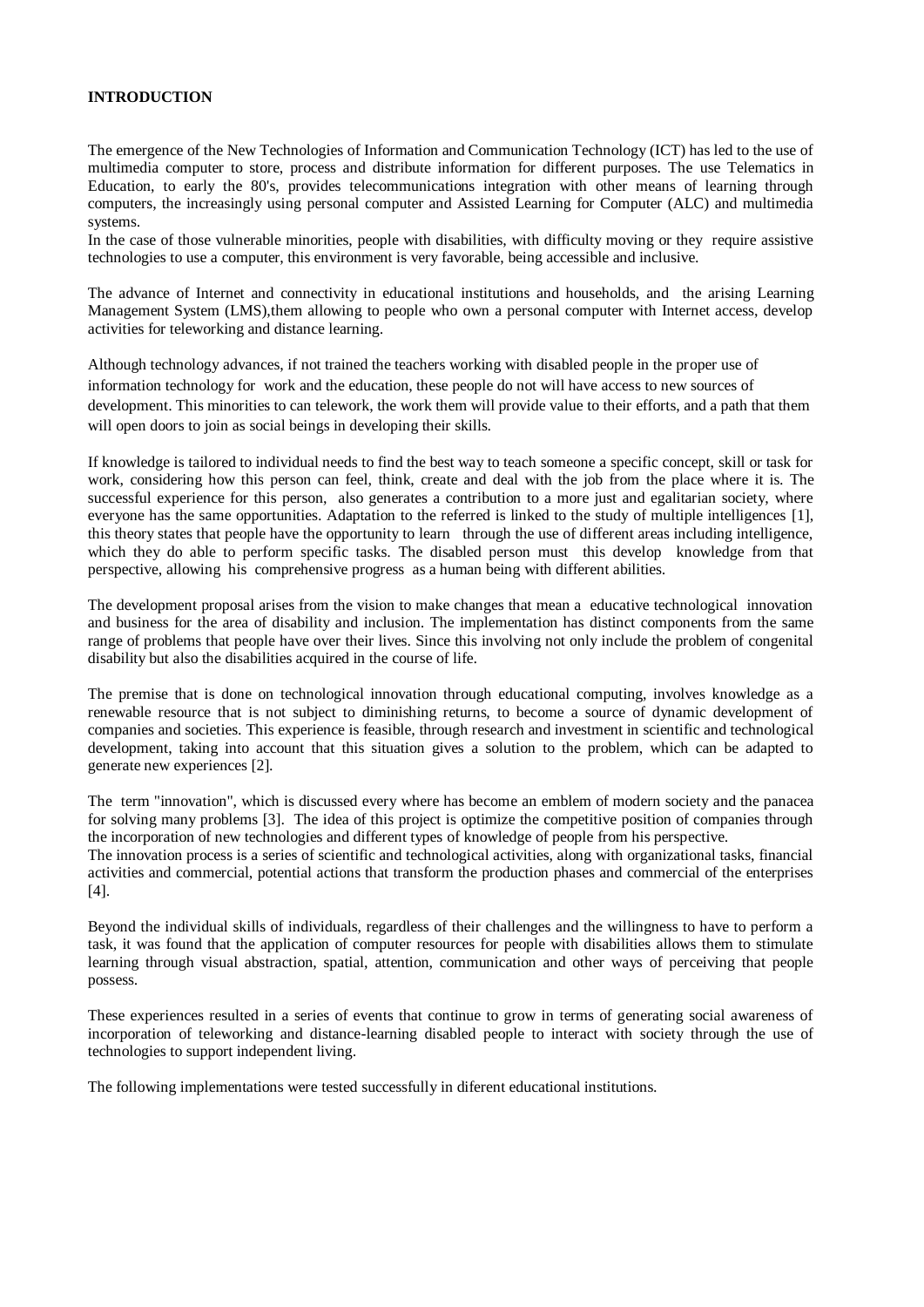## **1. IMPLEMENTATIONS**

## **2.1 Graphics Design and Creativity towards people with disabilities**

# *2.1.1 Justification*

The use of technology and research on social problems are allowing society they can move in relation individual needs, and characteristics each community.

Educators and technology specialists, among other professionals have to bring their skills in 'people with special needs.

That knowledge must be accompanied by learning that relies on a theory of knowledge, which means to think the best way to teach someone a particular content and procedure. Bearing in mind as that person can feel, think, create and imagine, from their perspective, and how it operates in the surrounding environment.

Among the major research concerning education, we can cite Piaget and Paper, who despite having different ideas, they complement is their theories. Piaget's interest as an experimentalist and knowledge of being from itself, Paper perspective is based on generating proposals that relate to the educational environment, that can accommodate the learner to build that knowledge, with better opportunities, involving materials and appropriate cultural environments [5]. Papper´s colleagues, such as Sylvia Weir, Paul Goldenberg, Jose Valente have advocated the use of computers for disabled, and the notion of "computer prosthesis" contributing to the enrichment of psychology and medicine.

Below are two proposals for its implementation, in order to include people according to their personal characteristics. We present the methodological components, benefits and evaluation of experiences. This implementation can be done through classroom training, including distance learning. Reaching the potential output from sheltered workshops to work, the specialization of the person with disabilities who reached independently develops the use of telematics and training for teachers, educational institutions and companies that want to make use of this development.

#### **2.2 Graphics Design and Creativity towards people with disabilities** Prof. Barés, Silvia Lidia

#### *2.2.1 Purposes*

- $\bullet$ Resolution of problems from the operational complexity.
- recognize, describe, compare, discover and explore from the individual and group work.  $\bullet$
- Implementation of the everyday with the contribution of different tools, using elements of the language  $\bullet$ resources and technology as ways of expression and communication.
- Preservation and enhancement of capacity towards the use of technology.  $\bullet$
- Explore and develop interests, skills and social skills and cultural exchange

#### *2.2.2 Objectives*

- Enable areas of study and research professionals interested in disability and inclusion. Keeping the record from educational-scientific-technological measures to promote favorable changes in inclusive practices.
- Develop competencies that enable people with specialized needs to be inlcudes the workplace.
- $\bullet$ Educate, encourage and promote friendly projects in the social-inclusive and productive, with short-, medium and long term. In promoting employment opportunities for persons with disabilities.
- Implement e-learning training at national, provincial and international, from the use of an accessible  $\bullet$ platform, mentoring for people with disabilities who so request.
- free software with ability to adapt to different types of disabilities.  $\bullet$
- reduced costs of assistive interfaces to be implemented to the person with a disability to, to help his learn.

#### *2.2.3 Methodology*

Training based on the use of IT tools, from graphics and word processing, graphic design-oriented. Divided into initial, intermediate and advanced, from:

#### *2.2.3.1 First level*

Use of aids, aids, System dimensions. Writing texts with a choice of styles. Moving screens. Modification of existing drawings. Printing files, preparation for printing. Choice of priorities. Virtual presentations and printed.

## *2.2.3.2 Second level*

Operating graphic design programs. Design and create logos, brochures, pamphlets. Concept of corporate image, its component parts. Image capture, digital camera, scanner others. Photo editing and visual aesthetic criteria (basic). Virtual presentations and printed.

#### *2.2.3.3 Third level*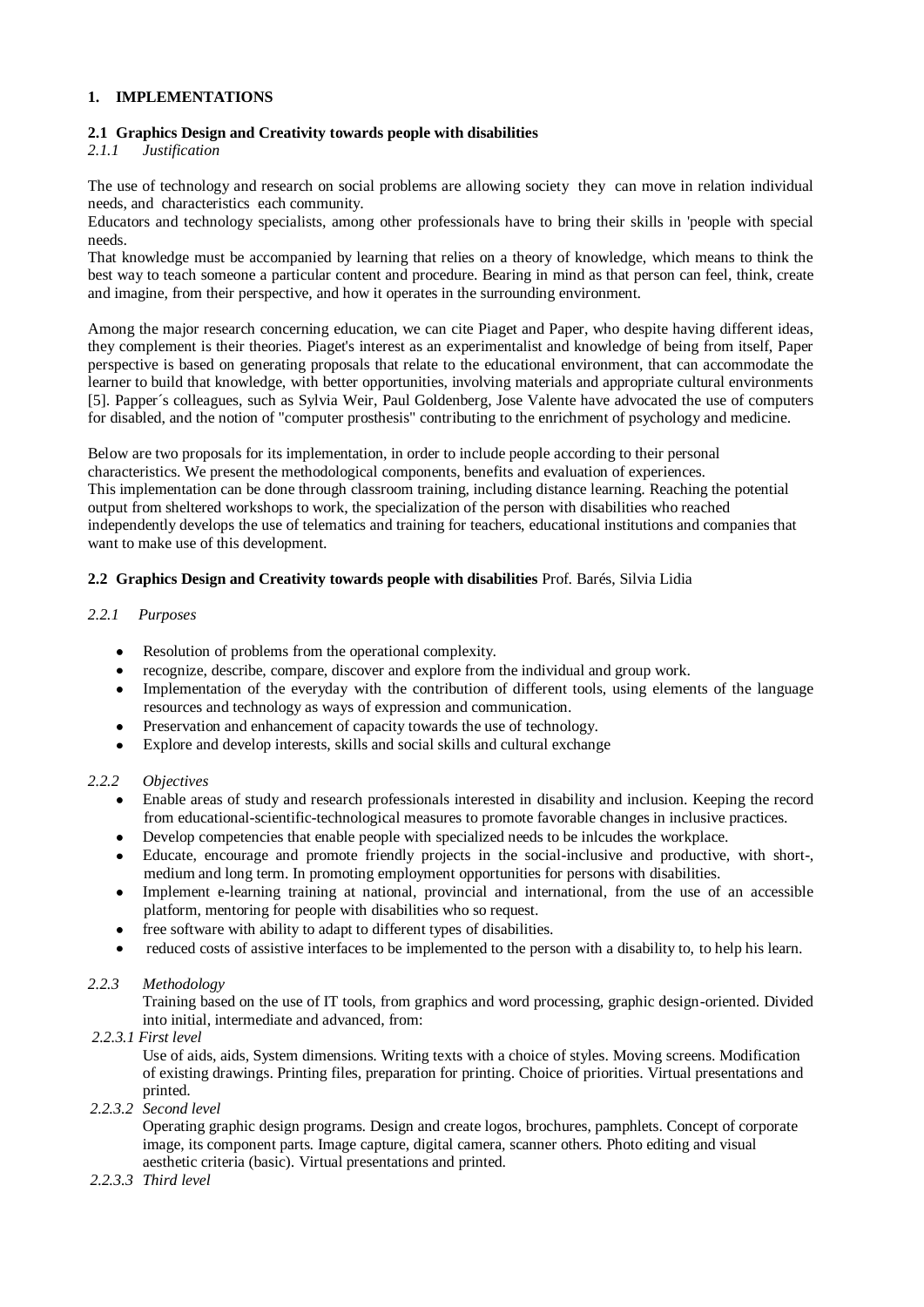Layout software. Layout. Layout. Knowledge of graphic printing. Treatment graphic images and publication of documents from the Internet. Books, magazines, newspapers, pamphlets. Treatment and mediting. The electronic book. Computer retouching. Different scanning products.

Images and modifications to take into account the high image quality. Printing. Digital techniques. Effects. Filters. Layers.

## *2.2.4 Benefits*

- Use of computer resources appropriately.
- Development of collaborative strategies and process.
- Skills and competencies of social and cultural exchange.
- Proper safety equipment and computer room.  $\bullet$
- Use of appropriate and updated software.

#### *2.2.5 Evaluation*

It appreciates the commitment and performance in the project design process, finding the required information and implementation of knowledge acquired. The degree of responsibility in the task and responsibility for quality care.

#### **2.3 Implementation of an Accesible e-learning Platform** Lic. Patricia Litovicius

#### *2.3.1 Justification*

The e-learning methodology for distance education is becoming the tool of technological excellence of training used by major educational institutions such as universities, schools, tertiary institutions, public and private entities. These institutions make use of virtual classrooms in an effective way to train their students and staff working at the institutions

Through the use of this resource has been reduced significant costs, such as rental space, and supplies required for classroom training.This methodology provides a decentralized training, with flexible schedulling for participants,and also affordable.

Most virtual trainings is conducted at present require a virtual campus. The user must have a computer with Internet access, website address where they are staying the course and a private password to access the virtual classroom

There is a software, which is a system that manages several virtual classrooms, called Learning Management System (LMS), Learning Management System, and there are many systems developed for this purpose.

In the last decade, Learning Management Systems have had a sustained growth due to high demand. This methodology, is generating benefit in the population to their training who have difficulty moving around, generating multiple chances to get a title which allows telework.

However, many people have no access to distance education because they have certain disabilities who require assistive technologies such as screen readers, used by blind people.

In this context, both the institutions that employ the services of e-learning as a community of developers and educators should have an understanding of how significant is the e-learning for people with disabilities, and on this basis to generate a tailored training its possibilities.

#### *2.3.2 Characteristics of e-learning for telework*

To implement Accesible e-learning Platform , it is necessary to hire professionals with disabilities in proporsal inclusive, the application of lessons will depend on individual skills and abilities of these people regarding the usuabilities in the training experience. This will open a new source of employment for those with mobility difficulties, with possibility of offering a service to the community from their perspective.

In addition, is to much more rewarding the beginning student to know that the project is inclusive, that technology is adapted and that the e-learning environment is focused on the usability of the participants. Consequently, implementation of a virtual classroom accessible, provides the possibility of entering a new field of education.

It is important to emphasize the importance of establishing links between the tutors and the students, creating collaborative activities, debates, and why not, a bond of friendship and camaraderie among participants, regardless of their individual characteristics.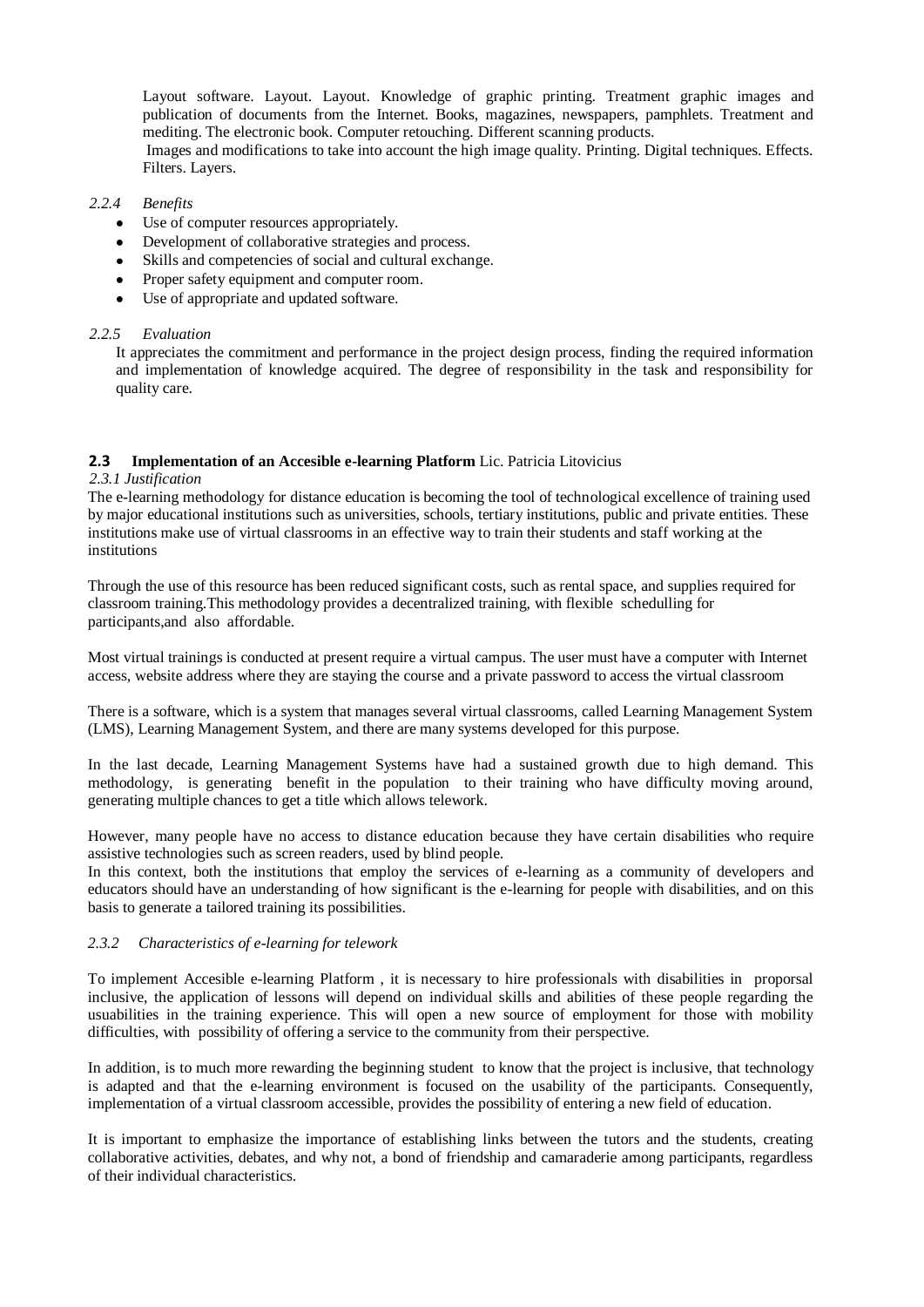## *2.3.3 Requirements for implementation*

To implement a distance training with inclusive approach, its should analyze the feasibility of the proposal in terms of who meets these requirements:

- $\bullet$ Accessibility and usability of the resources used
- Didactics in inclusive education  $\bullet$
- $\bullet$ Custom Tutorials
- Evaluation of user characteristics

## 2.3.3.1 *Accessibility and usability of the resources used*

Accesibility The LMS, contents, and activities that are made from the virtual classroom, require the following guidelines prepared by Accessibility Web Content Accessibility Guidelines (WCAG 2.0) [6]

- Perception of content; refers to information and the components of the user interface, how are presents, and the way that users can perceive
- Operable ; User interface components and navigation must be operable  $\bullet$
- $\bullet$  . Understandable ; Information and the operation of user interface must be understandable.
- Robust Content must be robust enough that it can be interpreted reliably by a wide variety of user agents,  $\bullet$ including assistive technologies

Usability.It refers to the ability of software to be understood, learned, used and attractive to the user, in specific conditions Use [7], is intended to be used by:

- Specific types of user / s,  $\bullet$
- Tasks for which the system has become, and  $\bullet$
- The context in which interaction occurs.

The adaptation of content and technology to be accessible, need to be evaluated by experts in accessibility and usability. Many people who use assistive technologies can assist in this task, and may be paid their task as telework.

## *2.3.3.2 Didactics in inclusive education*

Students construct knowledge through the organization and synthesis of information by integrating it with general research skills, communication, critical thinking and problem-solving. The new technologies are used as a tool to improve teaching-learning process.

One of the features of this proposal is mainly to outline the strategies well in advance and determine educational materials for training.

We must take into account the user profile, and the material must be adapted to your needs, allowing the participant interact with it.

## *2.3.3.3 Custom Tutorials*

The task of the teacher as facilitator is crucial in this experience.

Encourage participation is one of the strategies to avoid the isolation of students and not feel abandoned in learning. It applies the model constructivist learner-centered[8], the teacher as a facilitator of learning must:

- Know the interests of students and their individual differences
- Meet the changing needs of each.
- Know the stimuli of contexts: family, community, educational and others.
- Contextualizing the activities.

It is expected that students can work collaboratively using the learning platform technologies, through discussion forums promoted by the tutors.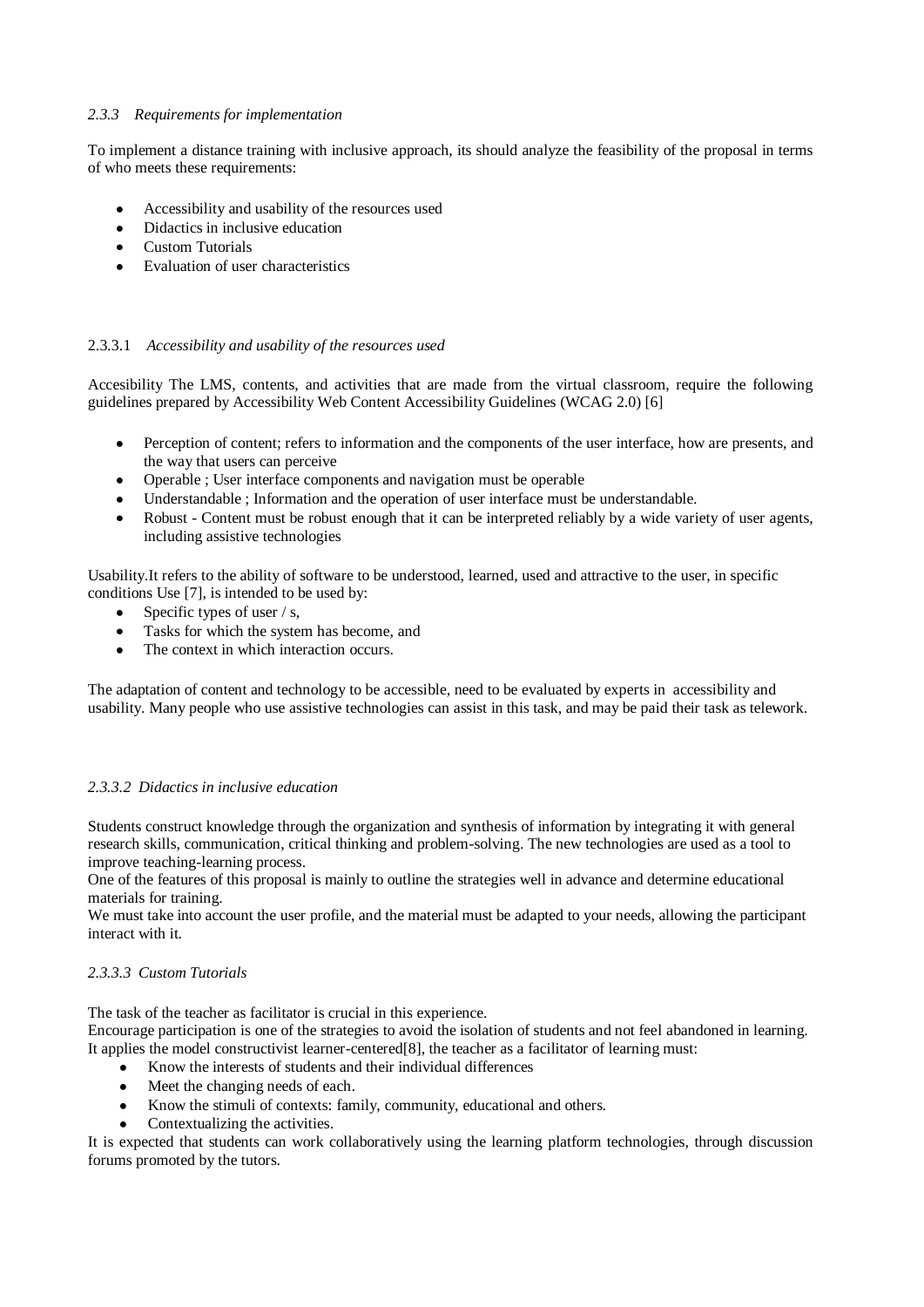## *2.3.3.4 Evaluation of user characteristics*

At the start of training should be performed an initial survey to assess the background and characteristics of course participants.

If there is any problem of the user, this should be evaluated by the team of implementers of the training to find a solution.

At the end of the course, a survey should be conducted with the following information:

- The contents were suitable for training.
- The proposed activities were interesting and served him for training
- The proposed time schedule for delivery of work were well planned.
- The mentor relationship was positive or negative.
- To what degree the training met the expectations of the course.

And during the course of training, the tutor must be aware of the work of the students, read what he set out in the forums and monitor access from the system administration tool.

## *2.2.4 Causes in the defection of the students to virtual classrooms*

In general the field of distance education has a greater dropout rate than classroom training. This is due to the following factors

- Lack of motivation
- The course does not meet the user expectations
- $\bullet$ Personal problems
- $\bullet$ The participant believes that this methodology does not offer long enough to learn what he need
- Technical failure in the implementation of the course
- $\bullet$ Has physical limitations that prevent access the contents, and activities, by not be accessible.
- Technical difficulties for the conduct of the course, problems in the computer functionality, difficult access  $\bullet$ to the Internet.
- Insufficient knowledge about the use of tics that is required to study through distant education

## Possible solutions:

- Training should be constructive and meaningful for the students.
- Activities should be motivating, that encourage the active participation of the students.
- $\bullet$ Lack of communication in an e-learning experience contributes to isolation. Many people doing the training, for their condition, they search this methodology as a means of socialization, which transcends the physical space, to relate to other people with similar interests
- Distance education should not intended as a mass medium in which many people can access. On the contrary, the experience should be proposed from indiduales capabilities, expectations and needs for training.

## *2.3.5 Inclusive experiences in distance education.*

There are few studies on the participation of people with disabilities in distance education. Often the disability of the person goes totally unnoticed. If not conducts a survey at the beginning of the course then the tutor can not possibly know the individual problems that are going to find. People often hide their limitations.

Training experiences were held e-learning inclusive with the participation of people with various disabilities who require assistive technologies. Most of the people who made this experience, they considered the value proposition. They would again another experience similar characteristics. Those who were able to perform this task from the role of guardian and administrator, felt that this activity may be useful to be exercised as teleworking. They were very happy with the experience, socialized with other people creating new links.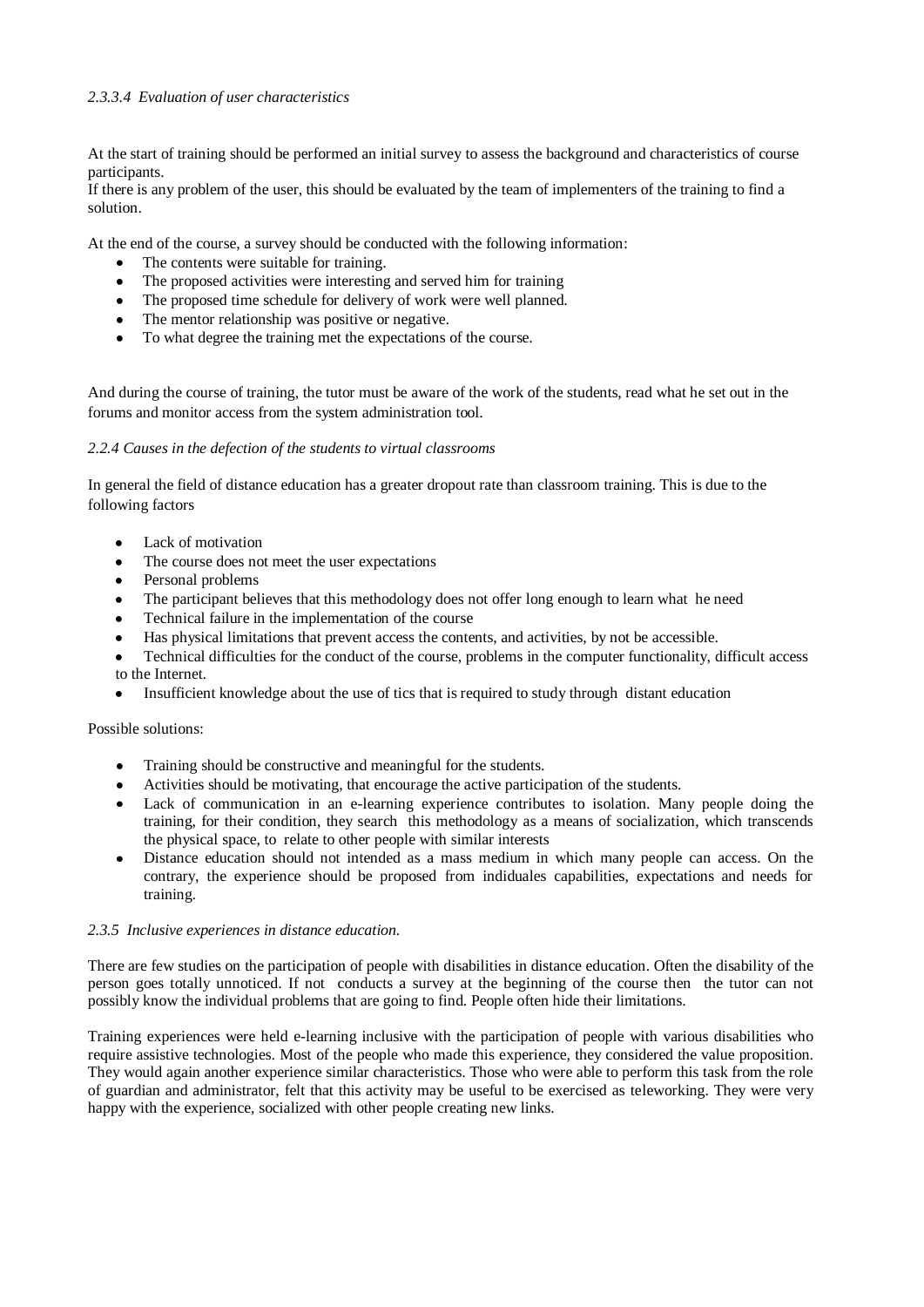# **3 CONCLUSION**

In the last decade, progress has been made on issues related to inclusiveness, however, there is much to be done on this subject. Persons with disabilities who wish to develop in the workplace and educational declared the need to improve the following aspects:

- Lack of accessibility to internal and external building constructions.  $\bullet$
- Lack of knowledge of employers hiring policies.
- Self-discrimination.  $\bullet$
- Difficulty of working in the family environment.
- Lack of information on telework.
- Lack of training for telework activities.

To start thinking about solutions should:

- Having the support of institutions that assist the disabled person and his family from social projects to develop work skills that are involved in labor organizations, educational institutions at all levels, universities, health, and others.
- Work Training institutions, businesses, educational institutions at all levels, universities, health and other institutions to create an environment conducive to a culture of accessibility.
- Generate state policies with business entities for the promotion, diffusion, interaction and inclusion of persons with disabilities and vulnerable with the possibility of job placement for the playing field from business strategies for telework inclusive.
- Enable equipment and Internet connection for teleworkers who prove not to access from the economic to the resource, and who were trained for the task.

Research has shown that are many areas where they can perform teleworkers. Thinking and creating opportunities for development, training and accessibility for vulnerable people involves having this many issues that are real, and are present in all areas of life, these are the obstacles which can be found for people with disabilities. These circumstances which are conditioned daily from lack of access to an education and be prepared to work like everyone else. That is why we must save not only resolve situations gaps, but also work for an inclusive society.